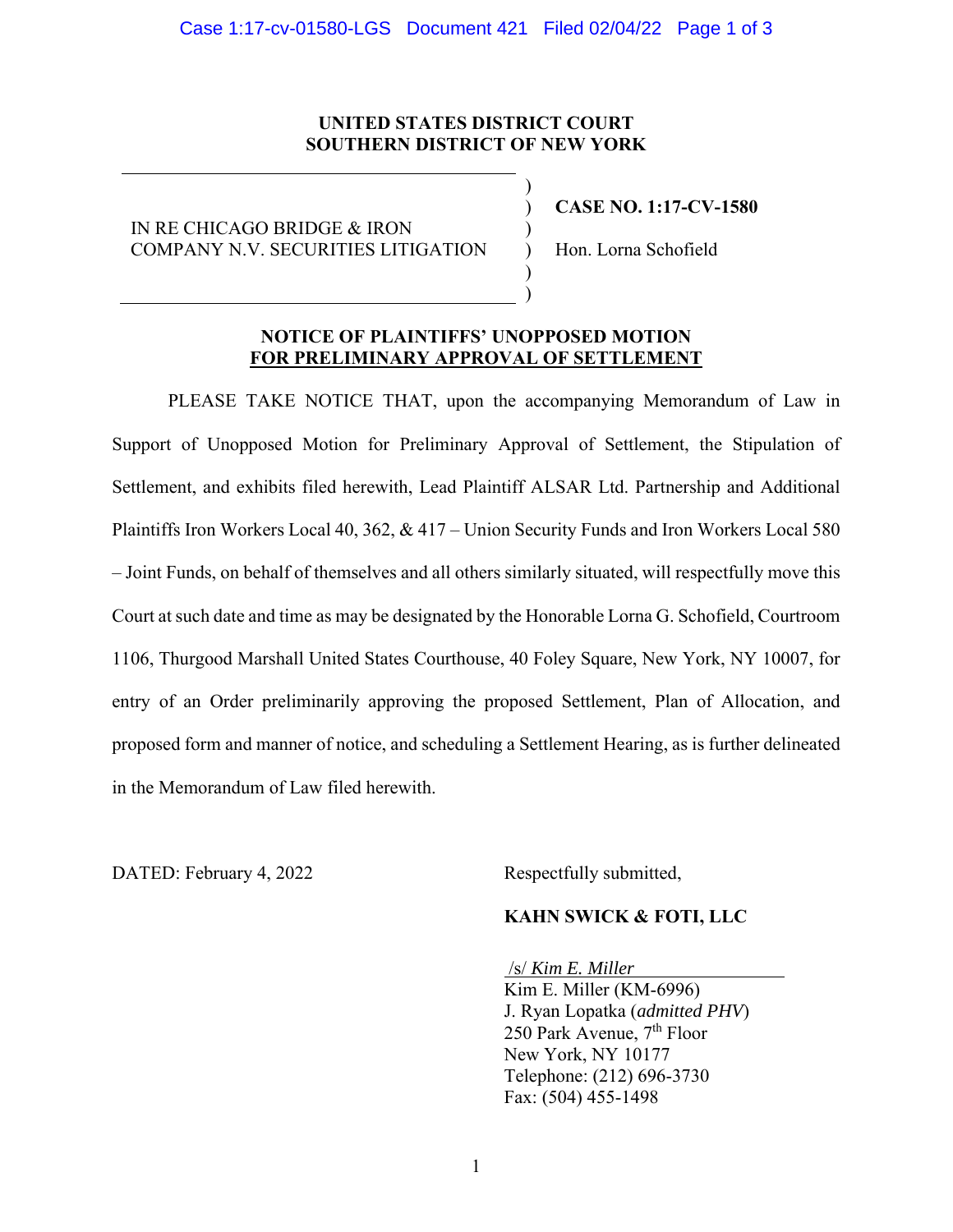Email: kim.miller@ksfcounsel.com Email: j.lopatka@ksfcounsel.com

-and-

Lewis S. Kahn Craig J. Geraci, Jr. (*admitted PHV*) 1100 Poydras Street, Suite 3200 New Orleans, LA 70163 Telephone: (504) 455-1400 Fax: (504) 455-1498 Email: lewis.kahn@ksfcounsel.com Email: craig.geraci@ksfcounsel.com

*Lead Counsel for Lead Plaintiff ALSAR Ltd. Partnership and Class Counsel* 

# **POMERANTZ LLP**

Joshua B. Silverman (*admitted PHV*) Patrick V. Dahlstrom 10 South La Salle Street, Suite 3505 Chicago, IL 60603 Telephone: (312) 377-1181 Email: jbsilverman@pomlaw.com

-and-

Jeremy A. Lieberman 600 Third Avenue New York, NY 10016 Telephone: (212) 661-1100 Email: jalieberman@pomlaw.com

*Counsel for Additional Plaintiffs Iron Workers Local 40, 361, & 417 – Union Security Funds and Iron Workers Local 580 – Joint Funds and the Class*